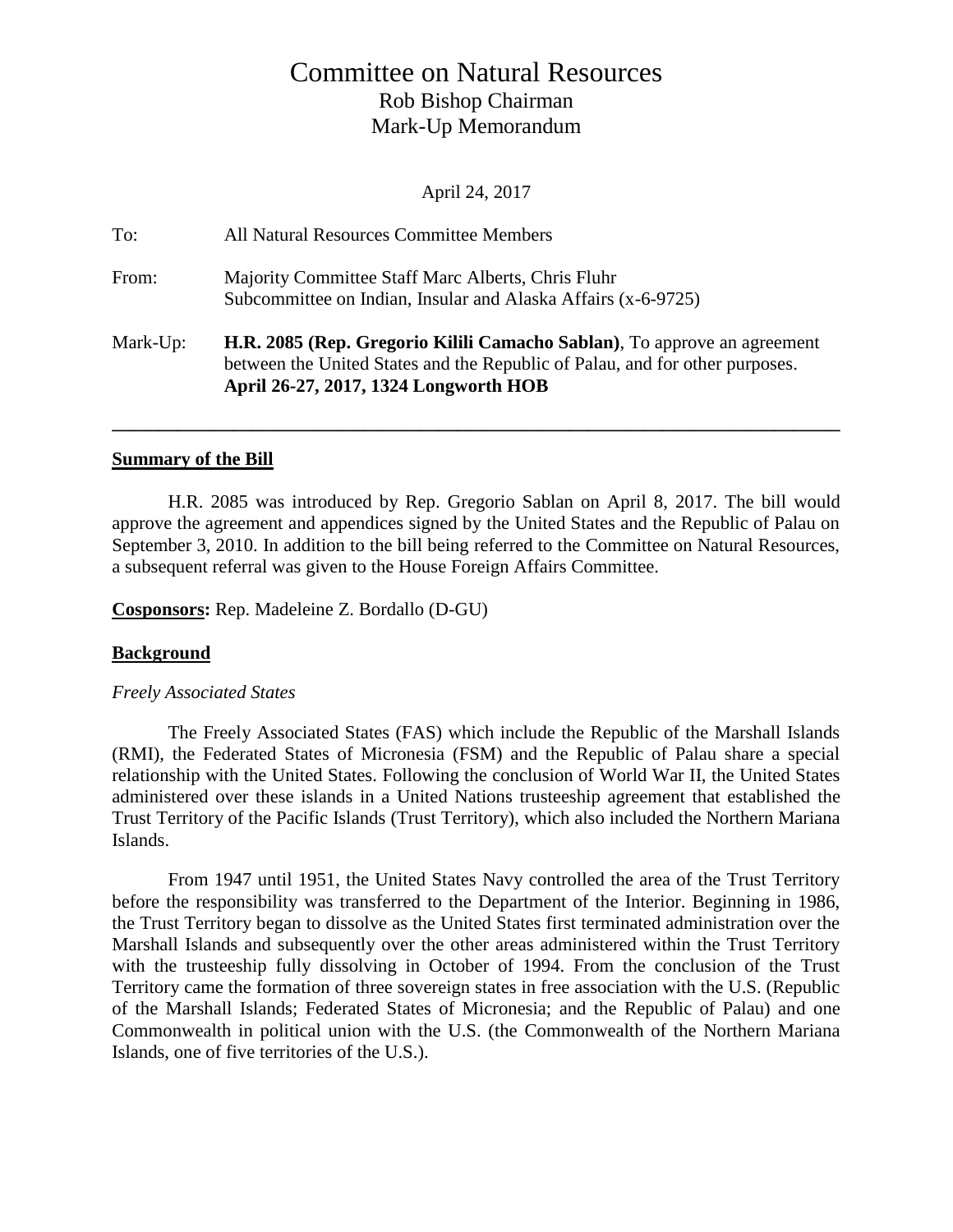Located in the Asia-Pacific region, far west of Hawaii and on the border of the Asian continent, the three Freely Associated States are a scattering of tiny islands covering an area in the Pacific Ocean larger than the continental United States. The U.S. entered into compacts with the FSM and the RMI in 1986, with amendments to those compacts occurring in 2003. In 1994, the U.S. entered into a compact with Palau, with a review of the compact mandated after 15 years. Through the Compacts of Free Association, the United States has maintained very close ties with the FAS. In FY16, the Department of the Interior (DOI) administered over \$214 million in assistance to support their local governance and economic advancements.<sup>1</sup>

On September 3, 2010, the Obama Administration and the Government of Palau made an agreement to renew the compact for which Congress has yet to provide funding. H.R. 2085 would approve the agreement and provide mandatory funding for it. The review agreement made in 2010 between the U.S. and the Republic of Palau calls for the U.S. to provide \$229 million to Palau through the year 2024. However, since the agreement has not been brought into force, DOI has been making annual payments of approximately \$13.1 million a year since 2010, totaling \$92 million in discretionary funding thus far.

#### *Palau*

 $\overline{a}$ 

The Republic of Palau is a small Micronesian nation made up of approximately 250 islands currently in compact of free association with the United States. The population of this small island nation is roughly 18,000 living on just 465 km<sup>2</sup> of total land mass, with the most populous island being Koror. The nation's capital of Ngerulmud is located on the nearby island of Babeldaob. Palau is located roughly 7,600 km to the west of Hawaii, 1,500 km east of the Philippines, and 1,800 km to the north of Papua New Guinea. Of the three Freely Associated States and the three U.S. territories located in the Pacific region, the Republic of Palau is located the furthest to the west of the U.S. mainland, and thus is the closest to the continent of Asia than any of the other U.S. alignments. Although Palauans are not U.S. citizens, due to the terms of compact, they may migrate freely within the United States and territories. All citizens of the Freely Associated States may exercise this open migration policy throughout the entire United States and territories.

The Compact with Palau is an important component of United States national security interests in the Western Pacific region. As explained in testimony from the Assistant Secretary for Insular Affairs on an identical bill:

The Compact provides U.S. military forces full authority and responsibility for security and defense matters in and relating to Palau. The United States has the extraordinary advantage of being able to deny other nations' military forces or personnel access to Palau, an important element of our Pacific strategy for defense. The Compact has also helped strengthen democratic principles and economic stability in Palau, and stabilizing the larger Micronesia region which

<sup>&</sup>lt;sup>1</sup> OIA Budget Justifications FY 2017, page 7. [https://www.doi.gov/sites/doi.gov/files/uploads/2017-OIA-Budget-Master-for-](https://www.doi.gov/sites/doi.gov/files/uploads/2017-OIA-Budget-Master-for-Print.pdf)[Print.pdf](https://www.doi.gov/sites/doi.gov/files/uploads/2017-OIA-Budget-Master-for-Print.pdf)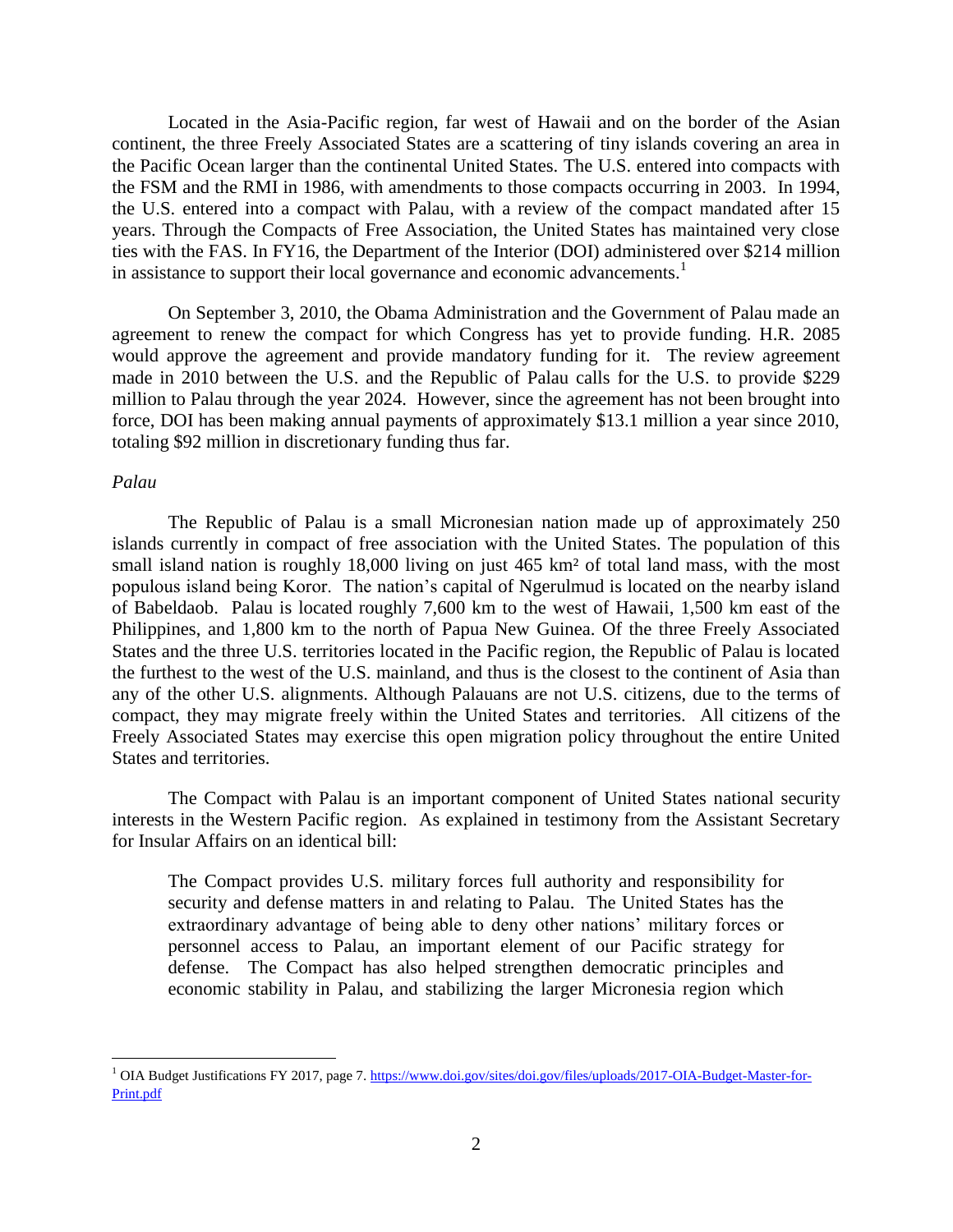includes the U.S. territory of Guam and the Ronald Reagan Ballistic Missile Test Range on Kwajalein Atoll in the Marshall Islands. $<sup>2</sup>$ </sup>

### Legislative history

H.R. 2085 was introduced on April 8, 2017, and referred on the same day to the Committee on Natural Resources; the Committee on Foreign Affairs received a secondary referral. No hearing has been held in either committee on the bill. In the  $114<sup>th</sup>$  Congress, an identical bill, H.R. 4531, was introduced by Mr. Sablan and referred to the Committee on Natural Resources and to the Committee on Foreign Affairs. The Subcommittee on Indian, Insular and Alaska Native Affairs held a hearing on July 6, 2016, on H.R. 4531. No further action occurred on that bill in the  $114<sup>th</sup>$  Congress. A similar bill in the  $114<sup>th</sup>$  Congress, S. 2610, was introduced in the Senate by Senator Murkowski of Alaska and referred to the Senate Committee on Energy and Natural Resources, which held a hearing on April 5, 2016. No further action occurred on S. 2610.

#### **Analysis of H.R. 2085**

 $\overline{a}$ 

H.R. 2085 would approve the agreement reached on September 3, 2010 between the United States and the Republic of Palau.

H.R. 2085 would amend Public Law 99-658 (To approve the "Compact of Free Association" between the United States and the Government of Palau, and for other purposes; 48 U.S.C. 1931 et seq.) by adding at the end of Title I of that Act new sections, described as follows:

Section 105(a) Results of Compact Review would approve the bilateral agreement between the U.S. and Palau with certain exceptions.

Section 105(b) concerns the withholding of funds from Palau. Specifically, if Palau withdraws more than \$9,000,000 from the trust fund established under section 211(f) of the Compact of Free Association in FY18, amounts payable under sections 1, 2(a), 3, and 4(a) of the Agreement shall be withheld from the Republic of Palau until the date in which Palau reimburses the trust fund for the total amount that exceeded the \$9,000,000.

Section 105(c) concerns funding for certain provisions under section 105 of the Compact, stating that not later than 30 days the Secretary of the Treasury shall transfer to the Secretary of the Interior such sums necessary to implement main sections of the Agreement and that sums shall remain available until expended without further appropriation.

Section 105(d) authorizes appropriations for the Secretary of the Interior to subsidize the postal services provided by the US Postal Service to the Republic of Palau, the RMI and FSM for

<sup>&</sup>lt;sup>2</sup> Statement of Esther P. Kia'Aina, Assistant Secretary for Insular Areas, Department of the Interior, before the House Subcommittee on Indian, Insular, and Alaska Native Affairs, July 6, 2016 regarding H.R. 4531, To Approve an Agreement Between the United States and the Republic of Palau (p. 3).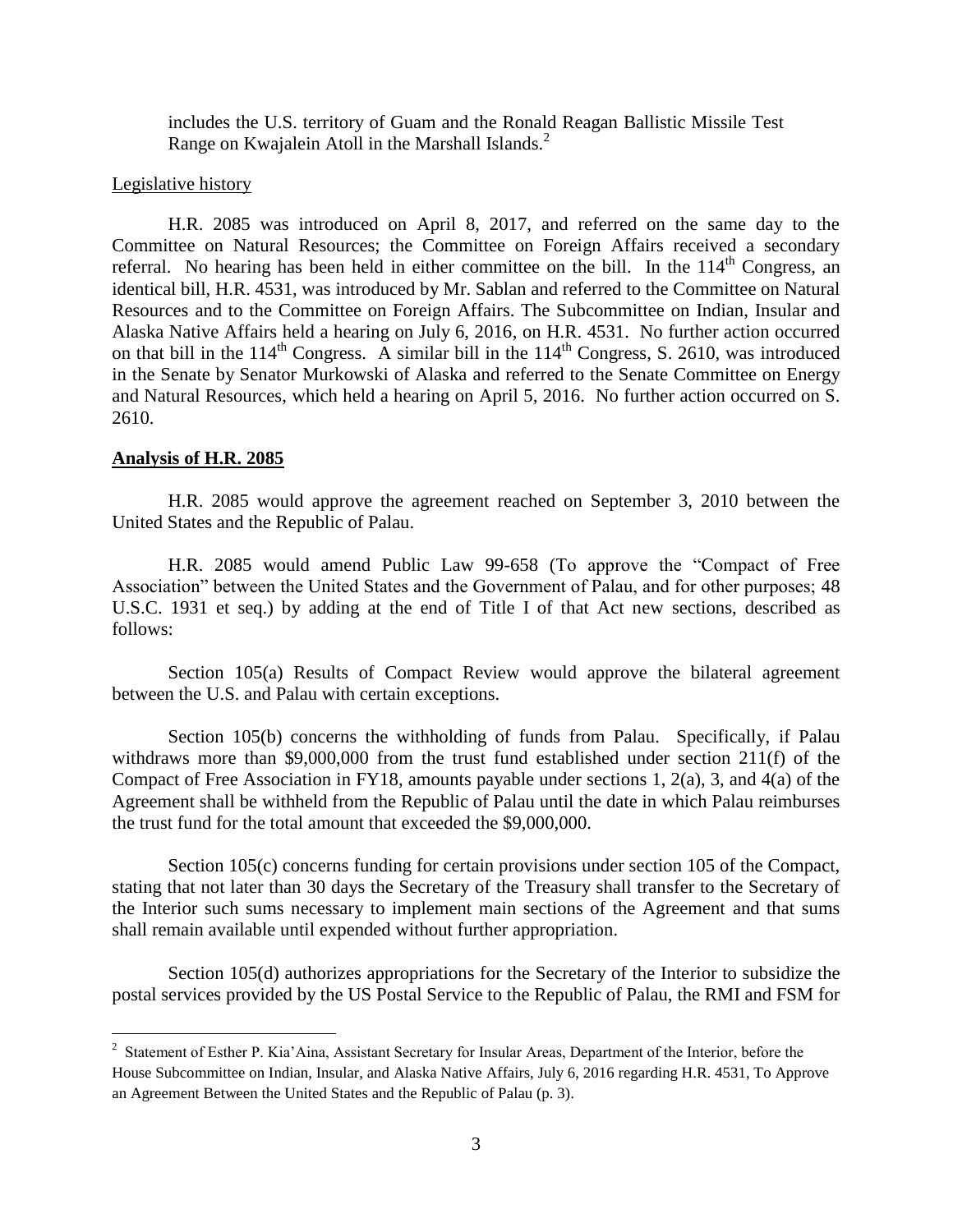\$1,500,000 each of the fiscal years (FY) 2018 through 2024, and to fund the head of each Federal entity described in section 221(a) of the Compact to carry out their responsibilities. As an offset, Section 3 of the Act of June 30, 1954 (68 Stat. 330, 82 Stat. 1213, chapter 423), is repealed.

H.R. 2085 further amends the Compact, as follows:

Sec. 1. Compact Section 211(f) Fund. The bill provides the total amount of \$30,250,000 that the United State shall contribute to the Fund referred to in section 211 (f) of the Compact, according to the following schedule: 1) \$22,000,000 in FY18; 2) \$3,000,000 in FY19 through FY22; 3) \$250,000 in FY23. Also, the U.S. Government shall provide a grant of \$16,000,000 in FY18 and a grant of \$2,000,000 annually beginning in FY19 through FY24 to create a trust fund to be known as the 'Infrastructure Maintenance Fund', to be used for routine and periodic maintenance of major capital improvement projects financed by funds of the U.S. The Government of Palau will contribute matching funds of \$150,000 to the Infrastructure Maintenance Fund on a quarterly basis beginning in FY18 through FY24.

Sec. 3. Fiscal Consolidation Fund. The U.S. shall provide \$10,000,000 in FY18 for deposit interest to be used by Palau. In addition to the economic assistance of \$13,147,000 provided to Palau in FY10 through FY17, the U.S. will also provide Palau with an additional \$27,250,000 distributed as follows: \$7,250,000 in FY18; \$6,000,000 in FY19; \$5,000,000 in FY20; \$4,000,000 in FY21; \$3,000,000 in FY22; \$2,000,000 in FY23.

Sec. 5. Infrastructure Projects. The U.S. will provide Palau with \$40,000,000 in FY18 towards one or more mutually agreed upon infrastructure projects. The bill also makes an extension from 2009 to 2024 for the Continuing Programs and Laws section of the Compact of Free Association Amendments Act of 2003 (48 U.S.C. 1921d(f)(1)(B)(ix)). The Secretary of the Interior is directed to fund amounts necessary to conduct certain audits required by section 6 and Appendix D of the Agreement.

Sec.141. Passport Requirement. The bill contains miscellaneous provisions regarding lawful admittance for an individual in Palau to engage in occupations and establish residence as a nonimmigrant of the United States and its territories and possessions without regard to applicable sections of the Immigration and Nationality Act.

### **Cost**

 $\overline{a}$ 

A CBO score for this bill is not yet available.

### **Administration Position**

On April 5, 2016, Assistant Secretary for Insular Areas, Department of the Interior, Esther P. Kia'aina testified before the U.S. Senate Committee on Energy and Natural Resources on S. 2610 (Sen. Murkowski, R-AK), a similar bill to H.R. 4531.<sup>3</sup> In her testimony, the Assistant

<sup>&</sup>lt;sup>3</sup> https://www.energy.senate.gov/public/index.cfm/hearings-and-business-meetings?ID=739E8065-D1F7-4DAF-A513-C62E8A0400C6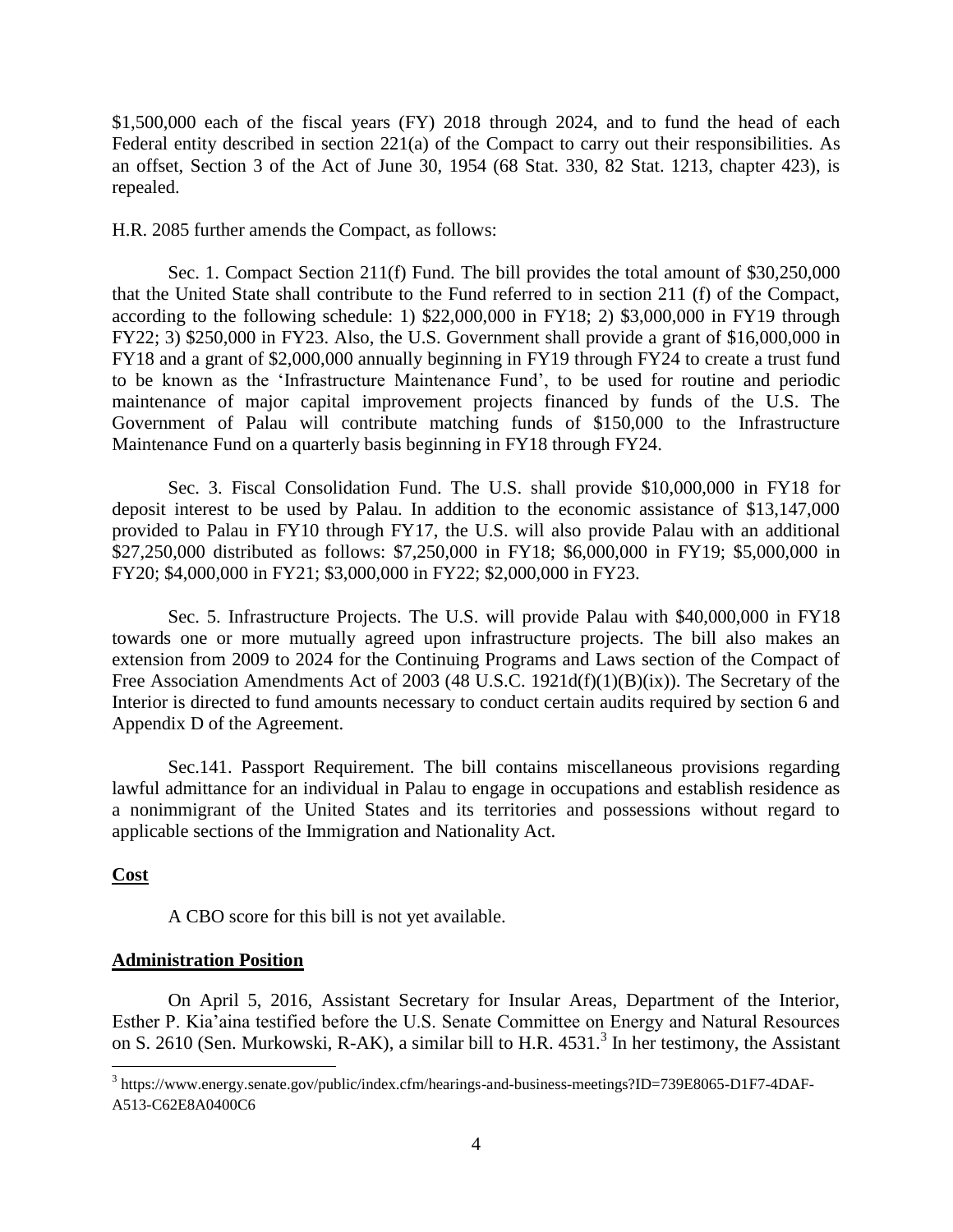Secretary reiterated the importance of affirming the agreement for the benefits it would provide to Palau in the form of economic assistance while also establishing solid ground for continued long term relations between the U.S. and Palau amidst growing outside influence in the region from China and Russia. Assistant Secretary Kia'aina also highlighted the other aspects contained in the 2010 agreement which would help invoke necessary economic, legislative, financial and management reforms within the Government of Palau with the goals of increasing fiscal accountability and efficiency firmly in mind.

On June 23, 2016 the Deputy Assistant Secretary of State for the Bureau of East Asian and Pacific Affairs with the U.S. Department of State, Mr. Matthew Matthews, testified before the House Foreign Affairs Committee, Subcommittee on Asia and Pacific.<sup>4</sup> In his testimony, the Deputy Assistant Secretary outlined the importance of the compacts that the U.S. maintains with the Freely Associated States, especially with regards to security and defense matters within the Pacific region. On Palau, Mr. Matthews expressed the State Department's support for bringing the bilateral agreement into force to demonstrate to Palau and all partners across the Pacific region that the U.S. is committed to maintaining strong ties of support.

Although there was general support for funding the Compact from the State Department, the Department of the Interior and the Department of Defense, the previous Administration's efforts to help Congress find the necessary offsets fell short. The newly elected Trump Administration has not formally expressed a position on the 2010 Agreement and it is not yet known how the new leadership from within the State Department and the Department of the Interior will engage Congress in working towards a resolution on funding the Agreement. Many consider funding the Palau Compact a priority for national defense in the Asia-Pacific region and important for maintaining strong relationships with our regional allies.

## **Effect on Current Law (Ramseyer):**

# **Showing Current Law as Amended by H.R. 2085**

[new text highlighted in **yellow**; text to be deleted bracketed and highlighted in [**blue**]

### **Title I of Public Law 99-658 (48 U.S.C. 1931 et Seq.)**

### **Section 101. Approval of Compact of Free Association (48 U.S.C. §1931)**

### **(a) Approval**

The Compact of Free Association set forth in title II of this joint resolution between the United States and the Government of Palau is hereby approved, and Congress hereby consents to the agreements as set forth on pages 154 through 405 of House Document 99–193 of April 9, 1986 (hereafter in this joint resolution referred to as subsidiary or related agreements), as they relate to such Government. Subject to the provisions of this joint resolution, the President is authorized to

 4 <http://docs.house.gov/meetings/FA/FA05/20160623/105115/HHRG-114-FA05-Transcript-20160623.pdf>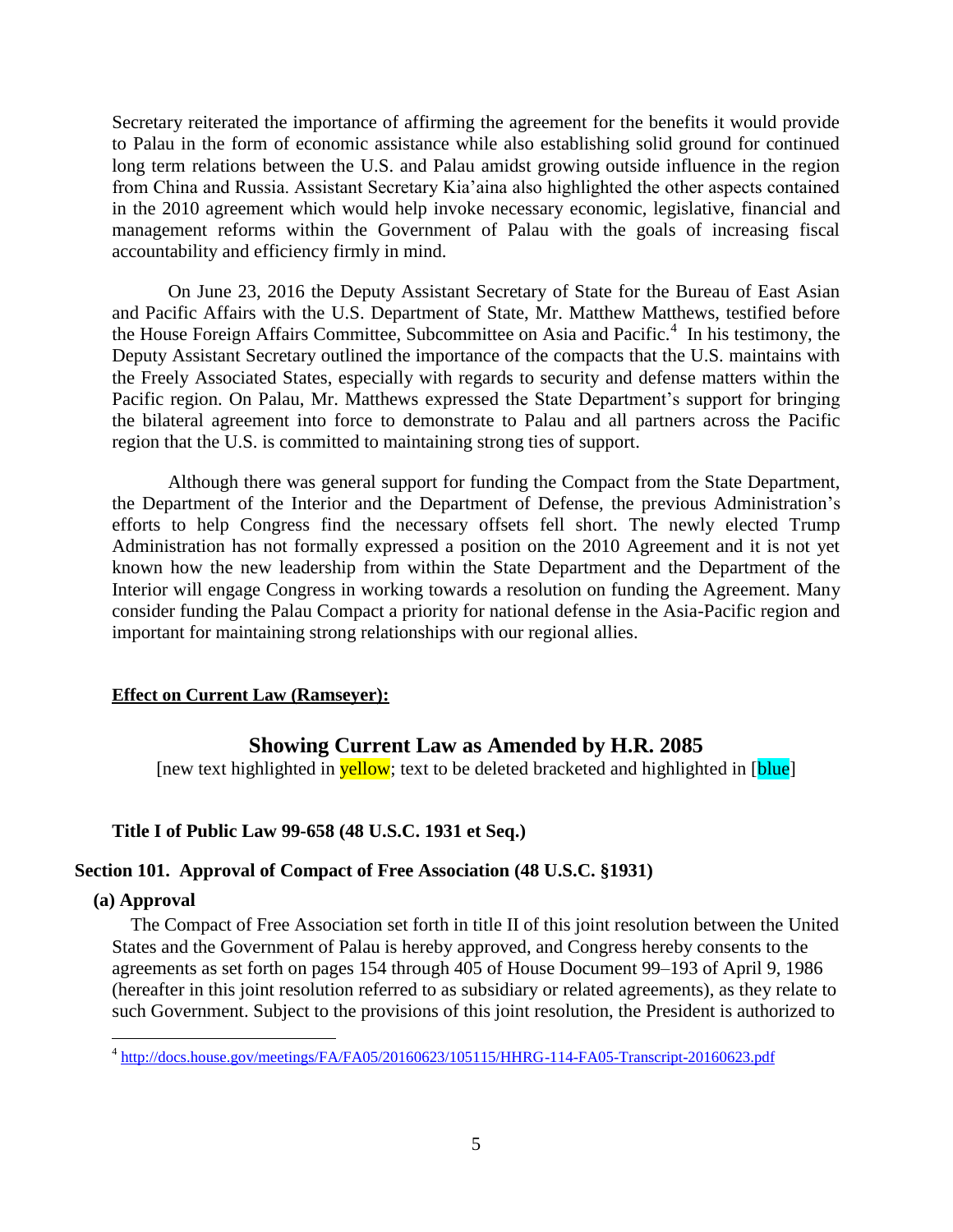agree, in accordance with section 411 of the Compact, to an effective date for and thereafter to implement such Compact, having taken into account any procedures with respect to the United Nations for termination of the Trusteeship Agreement.

### **(b) Reference to Compact**

Any reference in this joint resolution to the "Compact" shall be treated as a reference to the Compact of Free Association set forth in title II of this joint resolution.

#### **(c) Amendment, change, or termination of Compact and certain agreements**

(1) Mutual agreement by the Government of the United States as provided in the Compact which results in amendment, change, or termination of all or any part thereof shall be affected only by Act of Congress and no unilateral action by the Government of the United States provided for in the Compact, and having such result, may be effected other than by Act of Congress.

(2) The provisions of paragraph (1) shall apply—

(A) to all actions of the Government of the United States under the Compact including, but not limited to, actions taken pursuant to sections 431, 432, 441, or 442;

(B) to any amendment, change, or termination in any agreement that may be concluded at any time between the Government of the United States and the Government of Palau regarding friendship, cooperation and mutual security concluded pursuant to sections 321 and 323 of the Compact referred to in section 462(h);

(C) to any amendment, change, or termination of the agreements concluded pursuant to Compact sections 175 and 221(a)(4), the terms of which are incorporated by reference into the Compact; and

(D) to the following subsidiary agreements, or portions thereof:

(i) Article II of the agreement referred to in section  $462(a)$  of the Compact;

(ii) Article II of the agreement referred to in section 462(b) of the Compact;

(iii) Article II and Section 7 of Article X of the agreement referred to in section 462(f) of the Compact;

(iv) the agreement referred to in section  $462(g)$  of the Compact;

(v) Articles II, III, IV, V, VI, and VII of the agreement referred to in section 462(h) of the Compact; and

(vi) Articles VI, XV, and XVII of the agreement referred to in section 462(i) of the Compact.

### **(d) Effective date**

(1) The authority of the President to agree to an effective date for the Compact of Free Association between the United States and Palau concurrently with termination of the Trusteeship shall be carried out in accordance with this section, and the Compact shall not take effect until after—

(A) The President has certified to the Congress that the Compact has been approved in accordance with Section 411(a) and (b) of the Compact, and that there exists no legal impediment to the ability of the United States to carry out fully its responsibilities and to exercise its rights under Title Three of the Compact, as set forth in this Act, and

(B) enactment of a joint resolution which has been reported by the Committee on Energy and Natural Resources of the Senate and the Committees on Interior and Insular Affairs and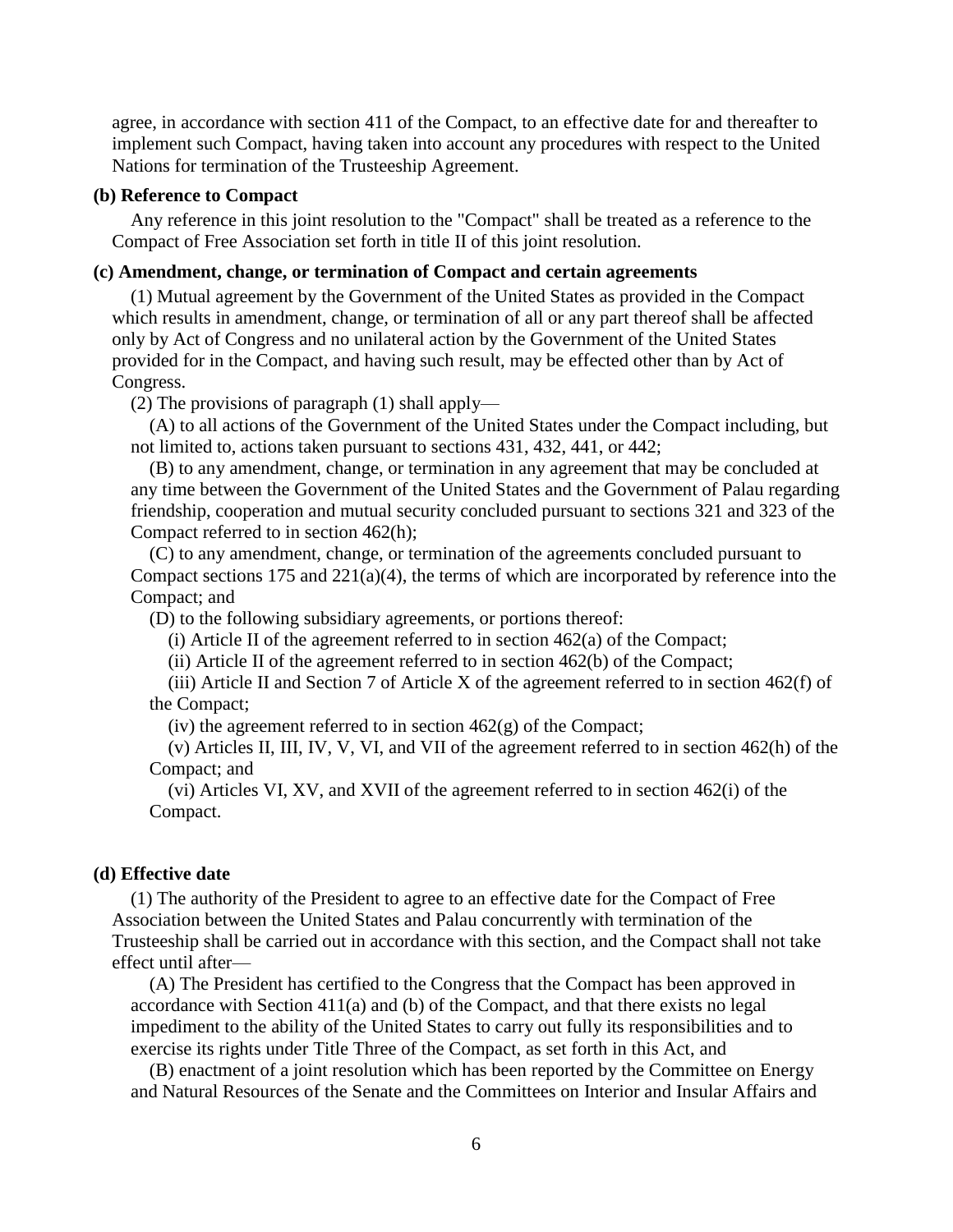Foreign Affairs and other appropriate Committees of the House of Representatives authorizing entry into force of the Compact, and

(C) agreements have been concluded with Palau which satisfy the requirements of section 1902 of this title. For the purpose of this subsection the word "Palau" shall be substituted for "Federated States of Micronesia" whenever it appears in section 1902 of this title.

(2) Any agreement concluded with Palau pursuant to subparagraph (C) of paragraph (1) and any agreement which would amend, change, or terminate any subsidiary agreement or related agreement, or portion thereof, as set forth in paragraph (4) of this subsection shall be submitted to the Congress. No such agreement shall take effect until after the expiration of 30 days after the date such agreement is so submitted (excluding days on which either House of Congress is not in session).

(3) No agreement described in paragraph (2) shall take effect if a joint resolution of disapproval is enacted during the period specified in paragraph (2). For the purpose of expediting the consideration of such a joint resolution, a motion to proceed to the consideration of any such joint resolution after it has been reported by an appropriate committee shall be treated as highly privileged in the House of Representatives. Any such joint resolution shall be considered in the Senate in accordance with the provisions of section 601(b) of Public Law 94–329.

(4) The subsidiary agreement of  $\frac{1}{2}$  $\frac{1}{2}$  $\frac{1}{2}$  portions thereof referred to in paragraph (2) are as follows:

(A) Articles III and IV of the agreement referred to in section 462(b) of the Compact.

(B) Articles III, IV, V, VI, VII, VIII, IX, and X (except for section 7 thereof) of the agreement referred to in section 462(f) of the Compact.

(C) Articles IV, V, X, XIV, XVI, and XVIII of the agreement referred to in section 462(i) of the Compact.

(D) Articles II, V, VI, VII, and VIII of the agreement referred to in section 462(h) of the Compact.

(E) The agreement referred to in section 462(j) of the Compact.

(5) No agreement between the United States and the Government of Palau which would amend, change, or terminate any subsidiary or related agreement, or portion thereof, other than those set forth in subsection (d)<sup>[2](http://uscode.house.gov/view.xhtml?path=/prelim@title48/chapter18&edition=prelim#1931_2_target)</sup> of this section or paragraph (4) of this subsection, shall take effect until the President has transmitted such an agreement to the President of the Senate and the Speaker of the House of Representatives, together with an explanation of the agreement and the reasons therefor.

(Pub. L. 99–658, [title I, §101, Nov. 14, 1986,](http://uscode.house.gov/statviewer.htm?volume=100&page=3673) 100 Stat. 3673.)

#### **Sec. 102. Extension of Compact of Free Association to Palau (48 U.S.C §1932)**

(a) The interpretation of and United States Policy Regarding the Compact of Free Association set forth in section 1904 of this title shall apply to the Compact of Free Association with Palau.

(b) The provisions of section 1905 of this title, except for subsection (i), section 1906 of this title, section 1910 of this title, and section 1911(a) and (d) of this title shall apply to Palau in the same manner and to the same extent as such sections apply to the Marshall Islands.

(Pub. L. 99–658, [title I, §102, Nov. 14, 1986,](http://uscode.house.gov/statviewer.htm?volume=100&page=3675) 100 Stat. 3675.)

#### **Sec. 103 REPEALED**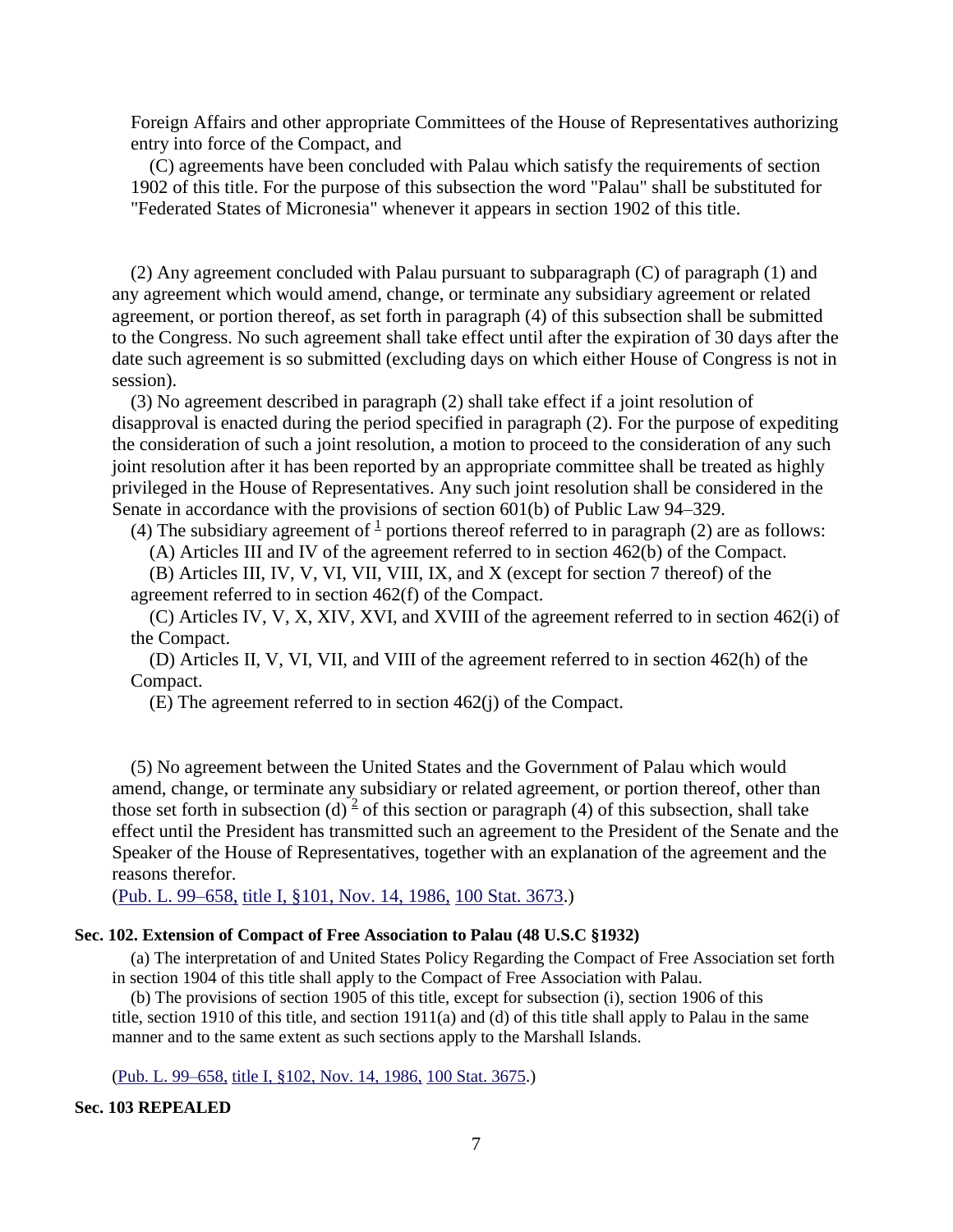#### **Sec. 104. Supplemental Provisions (48 U.S.C §1933)**

#### **(a) Civic Action Teams**

(1) In recognition of the special development needs of Palau and the Marshall Islands, the United States shall make available United States military Civic Action Teams for use in Palau or the Marshall Islands under terms and conditions mutually agreed upon by the Government of the United States and the Governments of Palau or the Marshall Islands, as appropriate. The Government of Palau may use the amount of \$250,000 annually from current account funds provided pursuant to section 211 of the Compact to defray expenditures attendant to the operation of the Civic Action Teams made available pursuant to this subsection. The Government of the Marshall Islands may use the amount of \$250,000 annually from current account funds provided under section 211 of Title Two of the Compact of Free Association with the Marshall Islands to defray expenditures attendant to the operation of the Civic Action Teams made available pursuant to this subsection.

(2) For expenditures that the Department of Defense makes pursuant to paragraph (1), the Secretary of Defense may accept up to the amount of \$250,000 in annual funds from the Government of Palau as specified in paragraph (1). Funds accepted by the Secretary from the Government of Palau under this paragraph shall be credited to and merged with appropriations available to the Department of Defense and shall be used to defray expenditures attendant to the operation of the United States military Civic Action Team in Palau. Funds so credited and merged shall be available for the same time period as the appropriations to which the funds are credited and merged.

### **(b) Inventory and study of natural, historic, and other resources**

The Secretary of the Interior shall conduct, upon request of Palau, the Federated States of Micronesia or the Marshall Islands, and through the Director of the National Park Service, a comprehensive inventory and study of the most unique and significant natural, historical, cultural, and recreational resources of Palau, the Federated States of Micronesia or the Marshall Islands. Areas or sites exhibiting such qualities shall be described and evaluated with the objective of the preservation of their values and their careful use and appreciation by the public, along with a determination of their potential for attracting tourism. Alternative methodologies for such preservation and use shall be developed for each area or site (including continued assistance from the National Park Service); current or impending damage or threats to the resources of such areas or sites shall be identified and evaluated; and authorities needed to properly protect and allow for public use and appreciation shall be identified and discussed. Such inventory and study shall be conducted in full cooperation and consultation with affected governmental officials and the interested public. A full report on such inventory and study shall be transmitted to Palau or the Federated States of Micronesia or the Marshall Islands, the Committee on Interior and Insular Affairs of the United States House of Representatives and the Committee on Energy and Natural Resources of the United States Senate no later than two complete calendar years after November 14, 1986. The inventory and study shall also identify areas or sites which, if they were located in the United States, would qualify to be listed on the Registry of Natural Landmarks and the National Register of Historic Places.

#### **(c) Omitted**

#### **(d) Peleliu and Angaur**

Not later than one year after November 14, 1986, the Secretary of Agriculture, after appropriate studies conducted in consultation with the Government of Palau, shall report to the President and the Congress concerning the feasibility and cost of rehabilitating and restoring the fertility of the topsoil of the islands of Peleliu and Angaur. Upon the request of the Government of Palau, the President shall make the report of the Secretary of Agriculture available to the Government of Palau. Technical assistance to accomplish such rehabilitation and restoration, if feasible, may be provided to the Government of Palau on a nonreimbursable basis, subject to the availability of appropriated funds.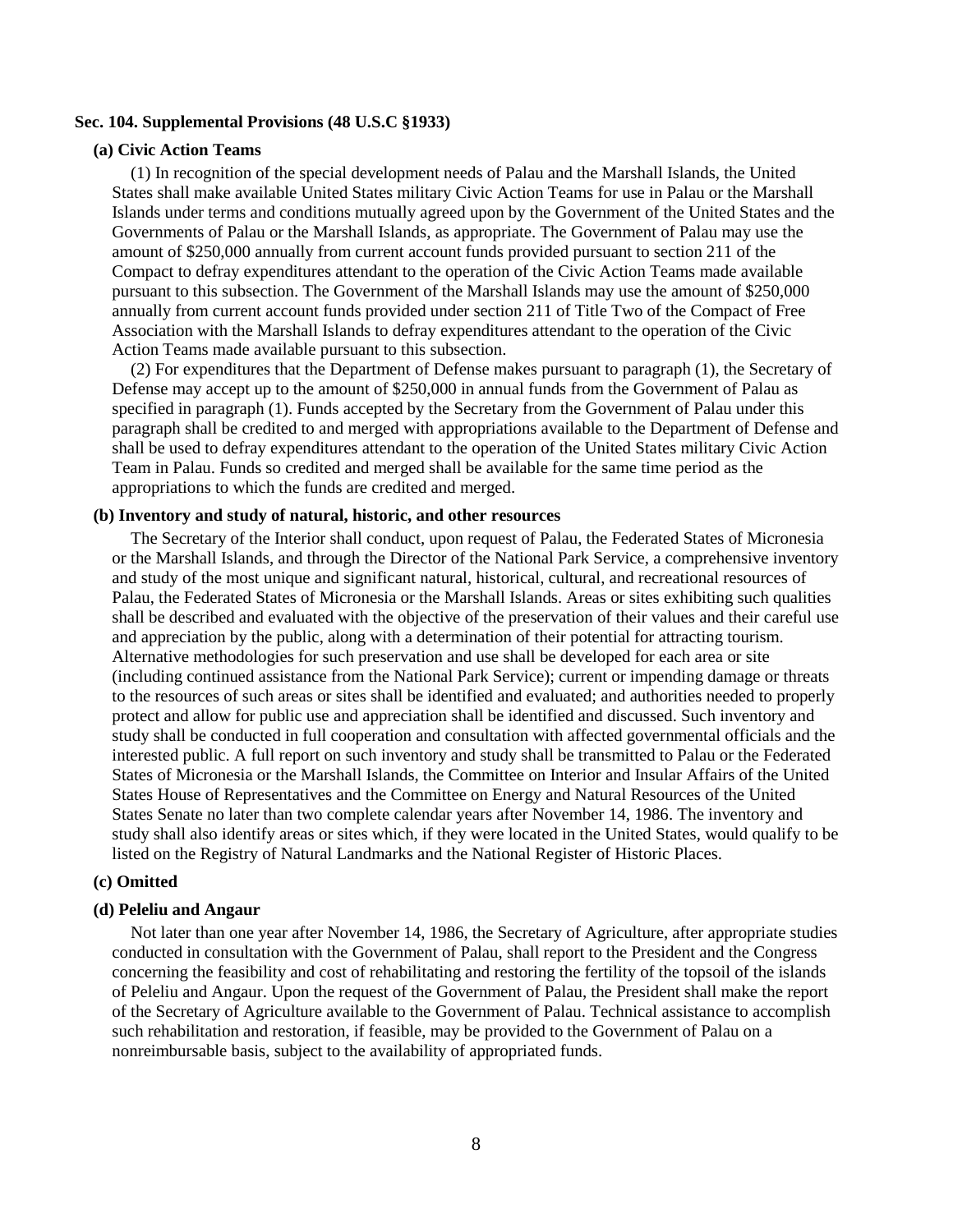#### **(e) Power generation**

Neither the Secretary of the Treasury nor any other officer or agent of the United States shall pay or transfer any portion of the sum and amounts payable to the Government of Palau pursuant to this joint resolution to any party other than the Government of Palau, except under the procedures established by the Compact and its related agreements. No funds appropriated pursuant to the Compact, this Act, or any other Act for grants or other assistance to Palau may be used to satisfy any obligation or expense incurred by Palau prior to November 14, 1986, with respect to any contract or debt related to any electrical generating plant or related facilities entered into or incurred by Palau which has not been specifically authorized by Congress in advance, except that the Government of Palau may use any portion of the annual grant under section  $211(b)$  $211(b)$  $211(b)$ <sup>1</sup> not required to be devoted to the energy needs of those parts of Palau not served by its central power generating facilities and any portion of the funds under section 212(b) of the Compact for such purpose.

#### **(f) Reduction of appropriations**

Amounts appropriated to be paid pursuant to section 177 of Article I of Title One or Articles I and III of Title Two of the Compact of Free Association with the Federated States of Micronesia and the Marshall Islands, as set forth in Title II of the Compact of Free Association Act of 1985, or pursuant to section 103(h), 103(k), or 105(m) of such Act [48 U.S.C. 1903(h), (k), 1905(m)] (Public Law 99–239), or pursuant to Article I of Title Two of the Compact with Palau, as set forth in Title II of this joint resolution, or section  $104(1)^2$  $104(1)^2$  of this joint resolution shall not be reduced, notwithstanding Public Law 99–177, Public Law 99–366, and other law enacted to implement Public Law 99–177, or any other provision of law.

#### **(g) Understandings, interpretations, and policy statements**

The Congress reaffirms all of the understandings, interpretations, and policy statements contained in Public Law 99–239 (99 Stat. 1770) [48 U.S.C. 1901 et seq., 2001 et seq.]. Congressional Resolution 4– 60 adopted by the 4th Congress of the Federated States of Micronesia on March 26, 1986 and Resolution No. 62 adopted by the Nitijela of the Marshall Islands on February 18, 1986 do not exclude, limit or modify any provision of the Compact of Free Association as approved by the United States. To the extent that any understandings, interpretations, and policy statements contained in such Resolutions are inconsistent with the provisions of Public Law 99–239, the United States does not concur therein. The President shall take such steps, including but not limited to, communicating with the Governments of the Federated States of Micronesia and the Republic of the Marshall Islands, as may be necessary to preserve all rights of the United States in connection with interpretation and implementation of such Public Law.

### **(h) Additional provisions relating to Title Three of Compact**

(1) The Government of the United States recognizes and respects the scarcity and special importance of land in Palau. In making any designation of land pursuant to section 322 of the Compact, the Government of the United States shall follow the policy of requesting the minimum area necessary to accomplish the required security and defense purpose, of requesting only the minimum interest in real property necessary to support such purpose, and of requesting first to satisfy the requirement through public real property, where available, rather than through private real property.

(2) The Armed Forces of other nations invited to use military areas and facilities in Palau pursuant to section 312 of the Compact shall be permitted only as it is incident to the authority and under the control of the United States. The activities of such third country forces shall be subject to the same limitations and restrictions applicable to the authority of the United States under the terms of the Compact.

(3) The Government of the United States considers "Exclusive use" areas established for the United States pursuant to Title Three of the Compact to be "within the jurisdiction of Palau," as that term is used in section 324 of the Compact.

#### **(i) Availability of appropriations**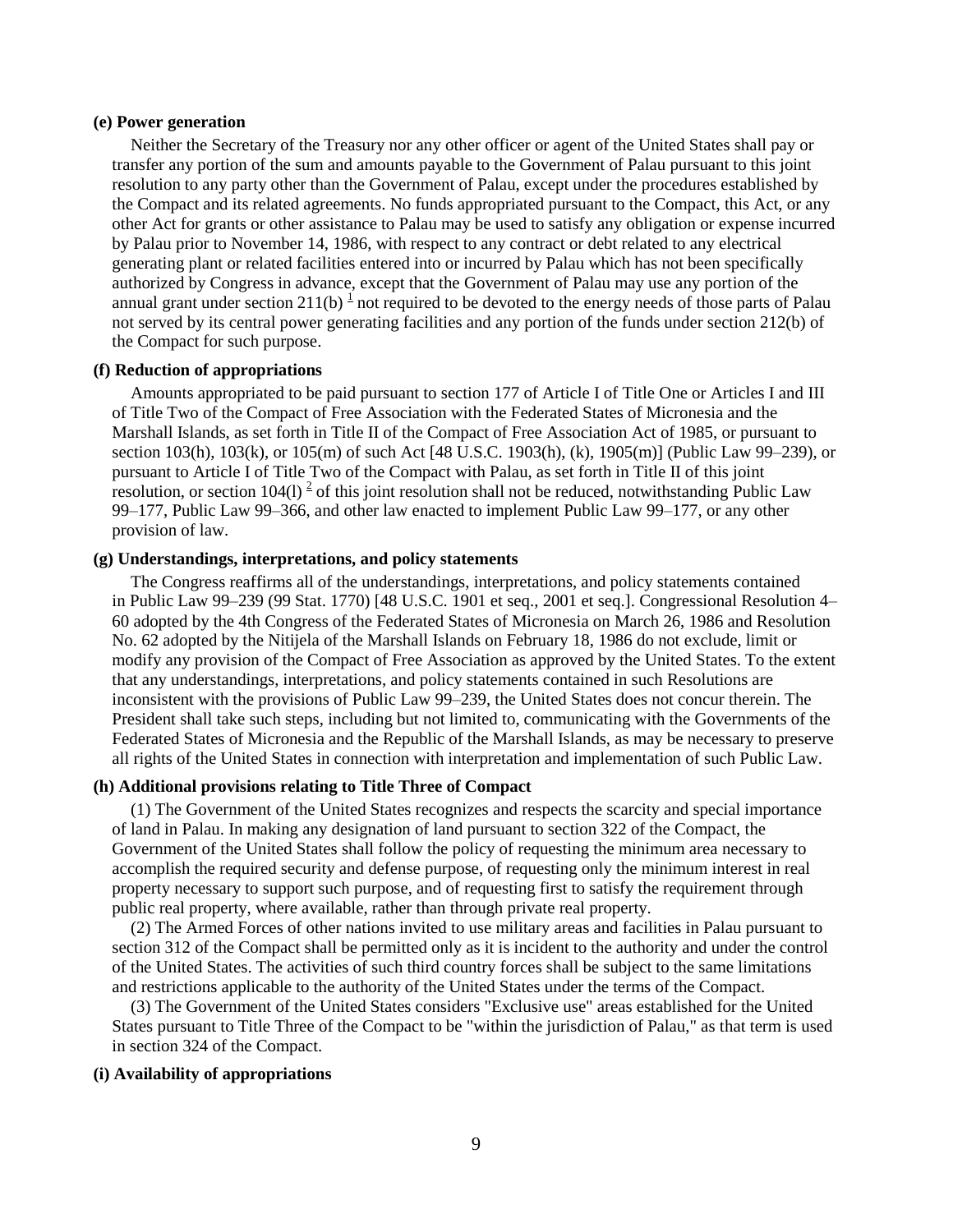Notwithstanding any other provision of law, funds appropriated for the Compact of Free Association, Public Law 99–239 [48 U.S.C. 1901 et seq., 2001 et seq.], or this joint resolution, in the act of making supplemental appropriations for fiscal year 1986, shall remain available until expended.

#### **(j) Authority to contract or make payments**

### (1), (2) Omitted

(3) No authority under this subsection to enter into contracts or to make payments shall be effective except to the extent and in such amounts as provided in advance in appropriations Acts. Any provision of this subsection which authorizes the enactment of new budget authority shall be effective only for fiscal years beginning after September 30, 1985.

### **(k) Annual report**

The Departments of Energy and Interior are directed to provide the Committees on Appropriations of the House and Senate with a report by December 1 of each fiscal year detailing how funds were spent during the previous fiscal year for the special medical care and logistical support program for Rongelap and Utrik and for the agriculture and food programs for Eniwetok and Bikini as referenced in Section 103(h) of Public Law 99–239 [48 U.S.C. 1903(h)]. The report shall also specify the anticipated needs during the current and following fiscal years in order to meet the radiological health care and logistical support program for Rongelap and Utrik and the planting, agricultural maintenance, and food programs for Eniwetok and Bikini. It is the sense of the Congress that the special medical care and logistical support program for Rongelap and Utrik and for the agriculture and food programs for Eniwetok and Bikini described in section 103(h) of Public Law 99–239 represent special and continuing moral commitments of the United States which will be annually funded to the extent of the need of the populations of such atolls for such assistance.

(Pub. L. 99–658, [title I, §104, Nov. 14, 1986,](http://uscode.house.gov/statviewer.htm?volume=100&page=3675) 100 Stat. 3675; Pub. L. 101–219, [title I, §105, Dec. 12,](http://uscode.house.gov/statviewer.htm?volume=103&page=1871)  1989, [103 Stat. 1871;](http://uscode.house.gov/statviewer.htm?volume=103&page=1871) Pub. L. 110–181, [div. A, title XII, §1253, Jan. 28, 2008,](http://uscode.house.gov/statviewer.htm?volume=122&page=402) 122 Stat. 402.)

### **Sec. 105. Results of Compact Review.**

(a) IN GENERAL.—The Agreement and appendices signed by the United States and the Republic of Palau on September 3, 2010 (referred to in this section as the "Agreement"), in connection with section 432 of the Compact of Free Association between the Government of the United States of America and the Government of Palau (48 U.S.C. 1931 note; Public Law 99-658) (referred to in this section as the "Compact of Free Association"), are approved—

(1) except for the extension of Article X of the Agreement Regarding Federal Programs and Services, and Concluded Pursuant to Article II of the Title II and section 232 of the Compact of Free **Association: and** 

### (2) subject to the provisions of this section.

(b) WITHOLDING OF FUNDS.—If the Republic of Palau withdraws more than \$9,000,000 from the trust fund established under section 211(f) of the Compact of Free Association in fiscal year 2018, amounts payable under sections 1,  $2(a)$ , 3, and  $4(a)$ , of the Agreement shall be withheld from the Republic of Palau until the date on which the Republic of Palau reimburses the trust fund for the total amounts withdrawn that exceeded \$9,000,000 in that fiscal year, except that funds to be provided under section 3 of the Agreement may be released to replenish the 211(f) Fund if an arrangement had been made between the United State and the Republic of Palau to advance funds during such fiscal year from the 211(f) Fund for the purposes allowable under section 3 of the Agreement.

(c) FUNDING FOR CERTAIN PROVISIONS UNDER SECTION 105 OF COMPACT OF FREE ASSOCIATION.—Not later than 30 days after the date of the enactment of this section, out of any funds in the Treasury not otherwise appropriated, the Secretary of the Treasury shall transfer to the Secretary of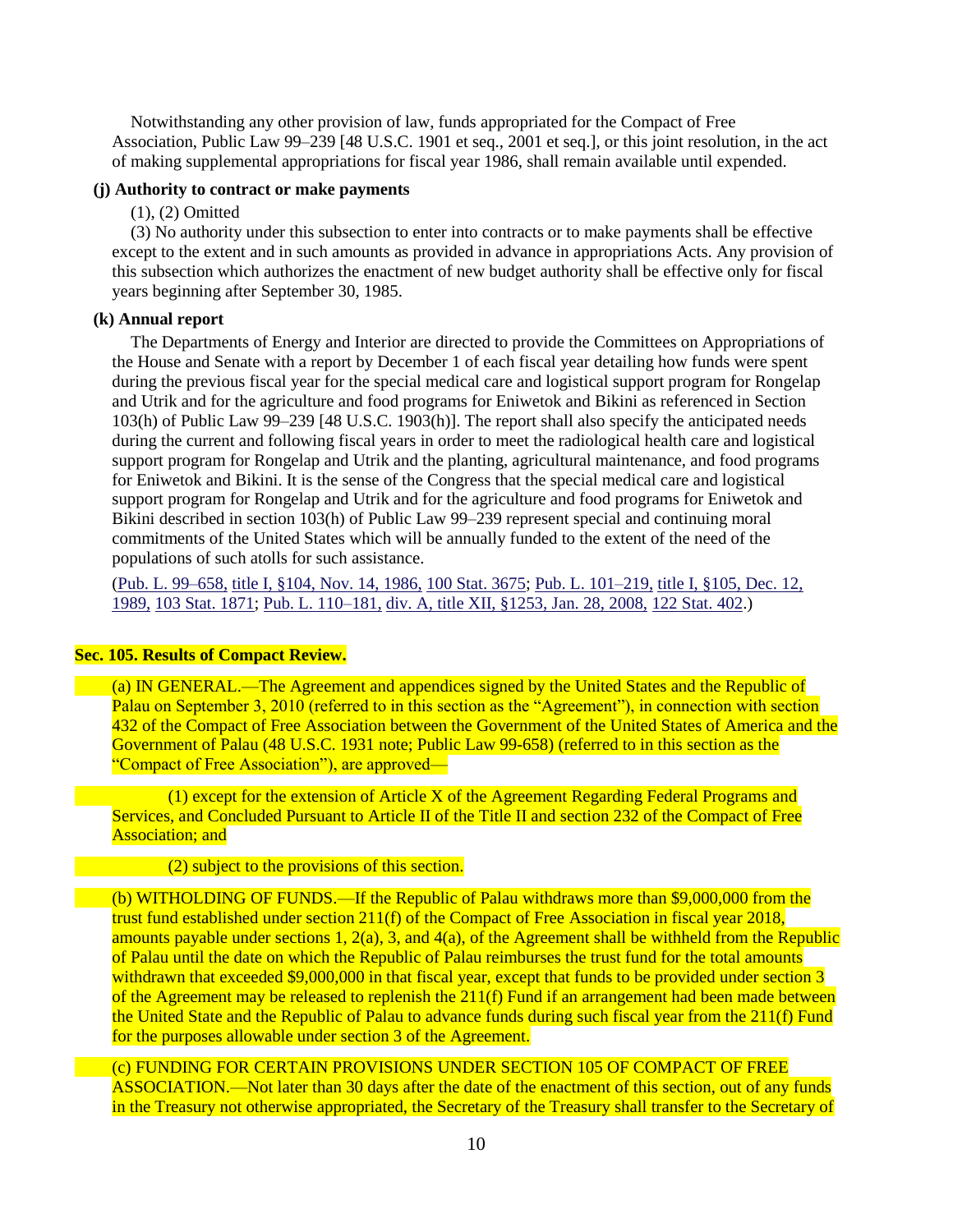the Interior such sums as are necessary for the Secretary of the Interior to implement sections 1,  $2(a)$ , 3,  $4(a)$ , 5, and 6 of the Agreement, which sums shall remain available until expended without any further appropriation.

### (d) AUTHORIZATIONS OF APPROPRIATIONS.—There are authorized to be appropriated—

(1) to the Secretary of the Interior to subsidize postal services provided by the United States Postal service to the Republic of Palau, the Republic of the Marshall Islands, and the Federated States of Micronesia, \$1,500,000 for each of fiscal years 2018 through 2024, to remain available until expended buy may be available pursuant to this paragraph to the United States Postal Service only so long as domestic postage may be used for mail to Palau, the Federated States of Micronesia, and the Republic of the Marshall Islands; and

(2) to the head of each Federal entity described in paragraphs (1), (3), and (4) of section 221(a) of the Compact of Free Association (including the successor of each Federal entity) to carry out the responsibilities of the Federal entity under section 221(a) of the Compact of Free Association such sums as are necessary, to remain available until expended.

### **68 Stat. 330. Continuance of civil government for Trust Territory of the Pacific Islands; assistance programs; maximum fiscal year costs; reimbursement (48 U.S.C. 1681)**

Sec. 1.Until Congress shall further provide for the government of the Trust Territory of the Pacific Islands, all executive, legislative, and judicial authority necessary for the civil administration of the Trust Territory shall continue to be vested in such person or persons and shall be exercised in such manner and through such agency or agencies as the President of the United States may direct or authorize.

Sec. 2. The head of any department, corporation, or other agency of the executive branch of the Government may, upon the request of the Secretary of the Interior, extend to the Trust Territory of the Pacific Islands, with or without reimbursement, scientific, technical, and other assistance under any program administered by such agency, or extend to the Trust Territory any Federal program administered by such agency, if the assistance or program will promote the welfare of the Trust Territory, notwithstanding any provision of law under which the Trust Territory may otherwise be ineligible for the assistance or program: *Provided*, That the Secretary of the Interior shall not request assistance pursuant to this subsection that involves, in the aggregate, an estimated nonreimbursable cost in any one fiscal year in excess of \$150,000: *Provided further*, That the cost of any program extended to the Trust Territory under this subsection shall be reimbursable out of appropriations authorized and made for the government of the Trust Territory pursuant to section 2 of this Act, as amended. The provisions of this subsection shall not apply to financial assistance under a grant-in-aid program.

[SEC. 3. There are hereb**y** authorized to be appropriated such sums as the Secretary of the Interior may find necessary, but not to exceed \$10,000,000 for any one year, to alleviate suffering and damage resulting from major disasters that occur in the Trust Territory of the Pacific Islands. Such sums shall be in addition to those authorized in section 2 of this Act and shall not be subject to the limitations imposed by section 2 of this Act. The Secretary of the Interior shall determine whether or not a major disaster has occurred in accordance with the principles and policies of section 2 of the Act of September 30, 1950 (64 Stat. 1109), as amended (42 U.S.C. 1855a).

**Section 105(f)(1)(B)(ix) of the Compact of Free Association Amendments Act of 2003 (48 U.S.C. 1921d(f)(1)(B)(ix))**

- **(f) Continuing programs and laws**
- **(1) Federated States of Micronesia and Republic of the Marshall Islands**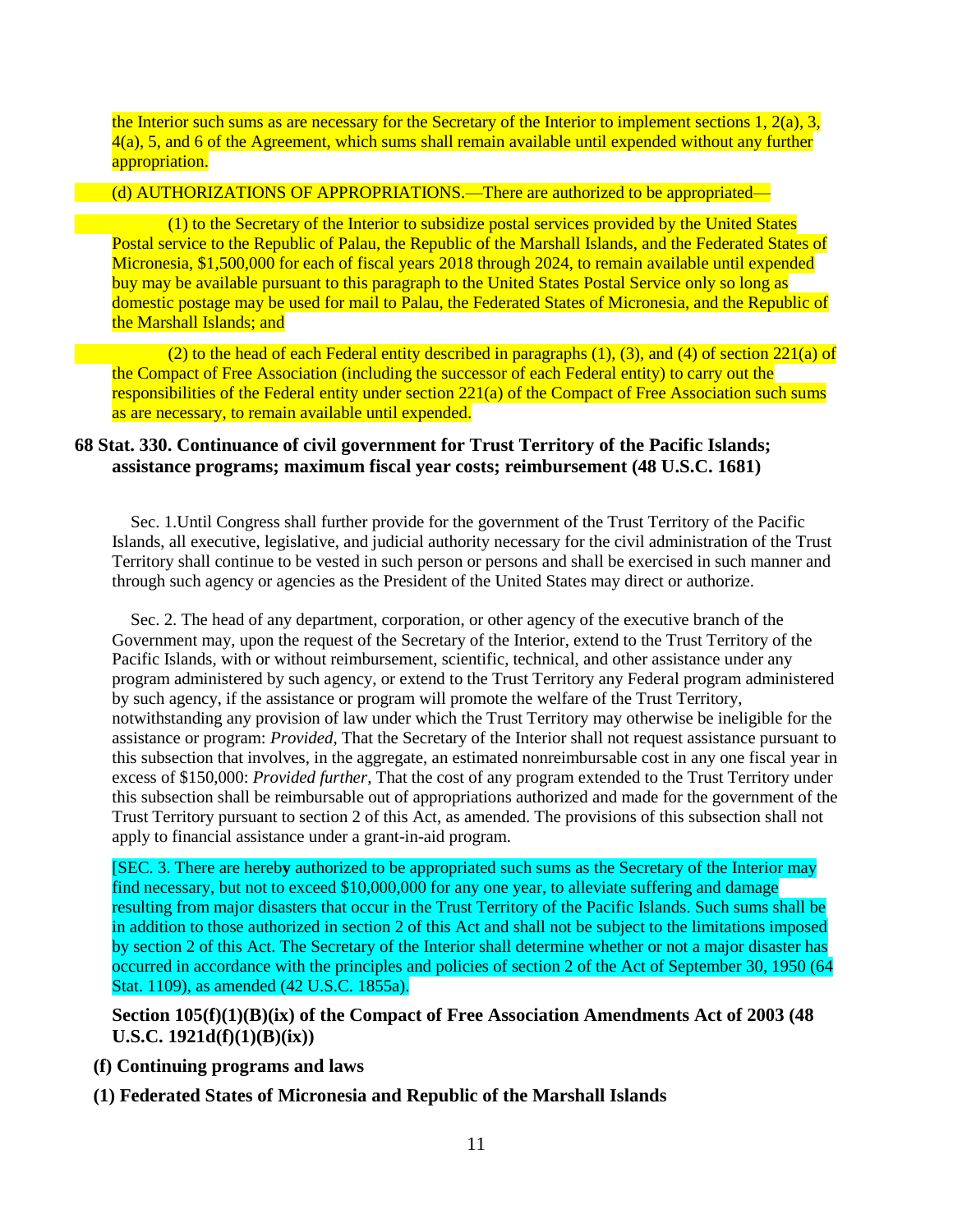In addition to the programs and services set forth in section 221 of the Compact, and pursuant to section 222 of the Compact, the programs and services of the following agencies shall be made available to the Federated States of Micronesia and to the Republic of the Marshall Islands:

### **(A) Emergency and disaster assistance**

### **(i) In general**

Subject to clause (ii), section  $221(a)(6)$  of the U.S.–FSM Compact and section  $221(a)(5)$  of the U.S.–RMI Compact shall each be construed and applied in accordance with the two Agreements to Amend Article X of the Federal Programs and Service Agreements signed on June 30, 2004, and on June 18, 2004, respectively, provided that all activities carried out by the United States Agency for International Development and the Federal Emergency Management Agency under Article X of the Federal Programs and Services Agreements may be carried out notwithstanding any other provision of law. In the sections referred to in this clause, the term "United States Agency for International Development, Office of Foreign Disaster Assistance" shall be construed to mean "the United States Agency for International Development".

### **(ii) Definition of will provide funding**

In the second sentence of paragraph 12 of each of the Agreements described in clause (i), the term "will provide funding" means will provide funding through a transfer of funds using Standard Form 1151 or a similar document or through an interagency, reimbursable agreement.

### **(B) Treatment of additional programs**

#### **(i) Consultation**

The United States appointees to the committees established pursuant to section 213 of the U.S.-FSM Compact and section 214 of the U.S.-RMI Compact shall consult with the Secretary of Education regarding the objectives, use, and monitoring of United States financial, program, and technical assistance made available for educational purposes.

#### **(ii) Continuing programs**

The Government of the United States—

(I) shall continue to make available to the Federated States of Micronesia and the Republic of the Marshall Islands for fiscal years 2004 through 2023, the services to individuals eligible for such services under the Individuals with Disabilities Education Act (20 U.S.C. 1400 et seq.) to the extent that such services continue to be available to individuals in the United States; and

(II) shall continue to make available to eligible institutions in the Federated States of Micronesia and the Republic of the Marshall Islands, and to students enrolled in such institutions, and in institutions in the United States, its territories, and the Republic of Palau, for fiscal years 2004 through 2023, grants under subpart 1 of part A of title IV of the Higher Education Act of 1965 (20 U.S.C. 1070a et seq.) to the extent that such grants continue to be available to institutions and students in the United States.

### **(iii) Supplemental education grants**

In lieu of eligibility for appropriations under part A of title I of the Elementary and Secondary Education Act of 1965 (20 U.S.C. 6311 et seq.), titles I [29 U.S.C. 3111 et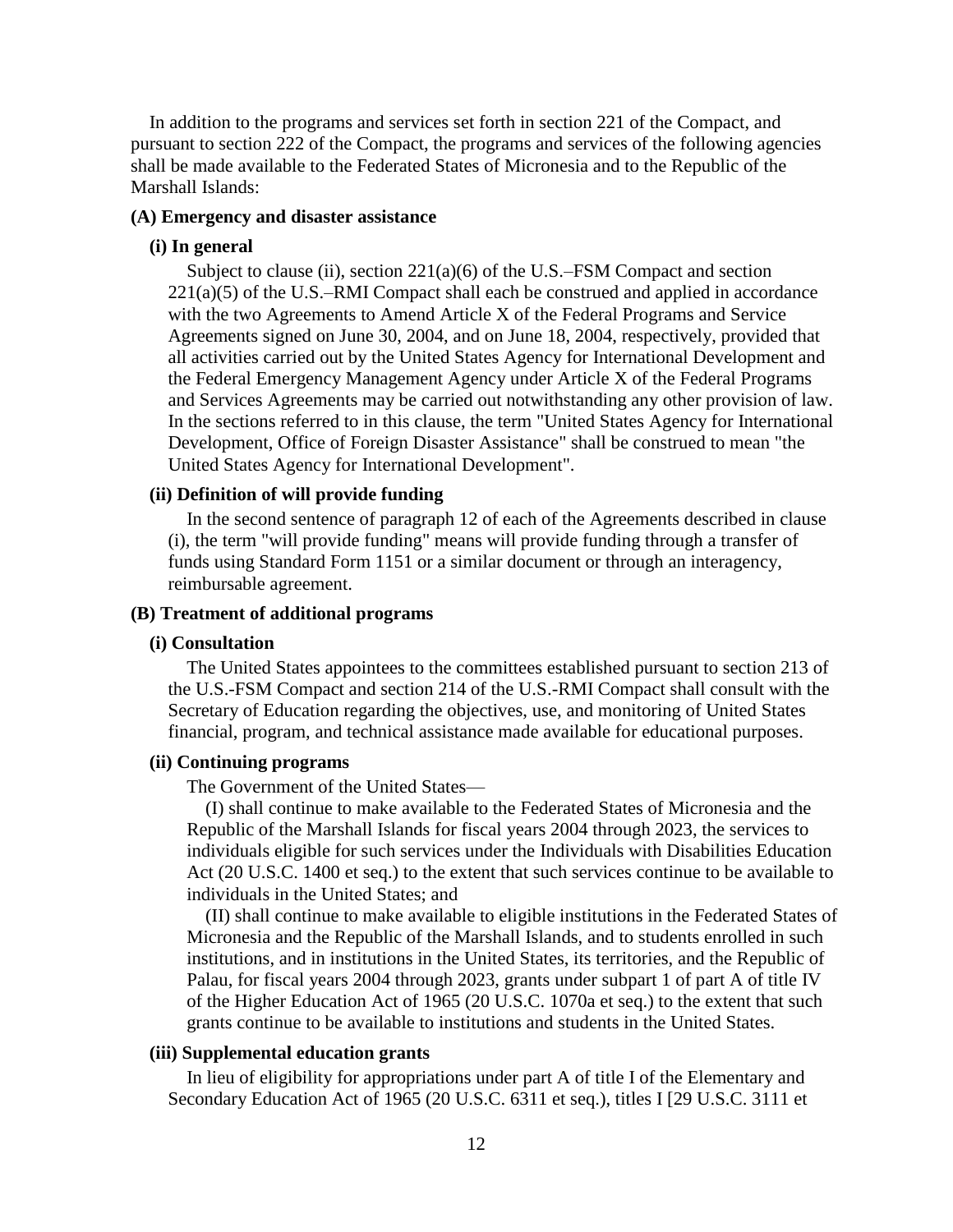seq.] (other than subtitle C [29 U.S.C. 3191 et seq.]) and II [29 U.S.C. 3271 et seq.] of the Workforce Innovation and Opportunity Act, title I of the Carl D. Perkins Career and Technical Education Act of 2006 (20 U.S.C. 2321 et seq.), the Head Start Act (42 U.S.C. 9831 et seq.), and subpart 3 of part A, and part C, of title IV of the Higher Education Act of [1](http://uscode.house.gov/view.xhtml?path=/prelim@title48/chapter18&edition=prelim#1921d_1_target)965 (20 U.S.C. 1070b et seq., 42 U.S.C. 2751 et seq.), $\frac{1}{2}$  there are authorized to be appropriated to the Secretary of Education to supplement the education grants under section  $211(a)(1)$  of the U.S.-FSM Compact and section  $211(a)(1)$  of the U.S.-RMI Compact, respectively, the following amounts:

(I) \$12,230,000 for the Federated States of Micronesia for fiscal year 2005 and an equivalent amount, as adjusted for inflation under section 217 of the U.S.-FSM Compact, for each of fiscal years 2005 through 2023; and

(II) \$6,100,000 for the Republic of the Marshall Islands for fiscal year 2005 and an equivalent amount, as adjusted for inflation under section 218 of the U.S.-RMI Compact, for each of fiscal years 2005 through 2023,

except that citizens of the Federated States of Micronesia and the Republic of the Marshall Islands who attend an institution of higher education in the United States or its territories, the Federated States of Micronesia, the Republic of the Marshall Islands, or the Republic of Palau on December 17, 2003, may continue to receive assistance under such subpart 3 of part A or part C, for not more than 4 academic years after such date to enable such citizens to complete their program of study.

#### **(iv) Fiscal procedures**

Appropriations made pursuant to clause (iii) shall be used and monitored in accordance with an agreement between the Secretary of Education, the Secretary of Labor, the Secretary of Health and Human Services, and the Secretary of the Interior, and in accordance with the respective Fiscal Procedures Agreements referred to in section 462(b)(4) of the U.S.-FSM Compact and section 462(b)(4) of the U.S.-RMI Compact. The agreement between the Secretary of Education, the Secretary of Labor, the Secretary of Health and Human Services, and the Secretary of the Interior shall provide for the transfer, not later than 60 days after the appropriations made pursuant to clause (iii) become available to the Secretary of Education, the Secretary of Labor, and the Secretary of Health and Human Services, from the Secretary of Education, the Secretary of Labor, and the Secretary of Health and Human Services, to the Secretary of the Interior for disbursement.

#### **(v) Formula education grants**

For fiscal years 2005 through 2023, except as provided in clause (ii) and the exception provided under clause (iii), the Governments of the Federated States of Micronesia and the Republic of the Marshall Islands shall not receive any grant under any formula-grant program administered by the Secretary of Education or the Secretary of Labor, nor any grant provided through the Head Start Act (42 U.S.C. 9831 et seq.) administered by the Secretary of Health and Human Services.

### **(vi) Transition**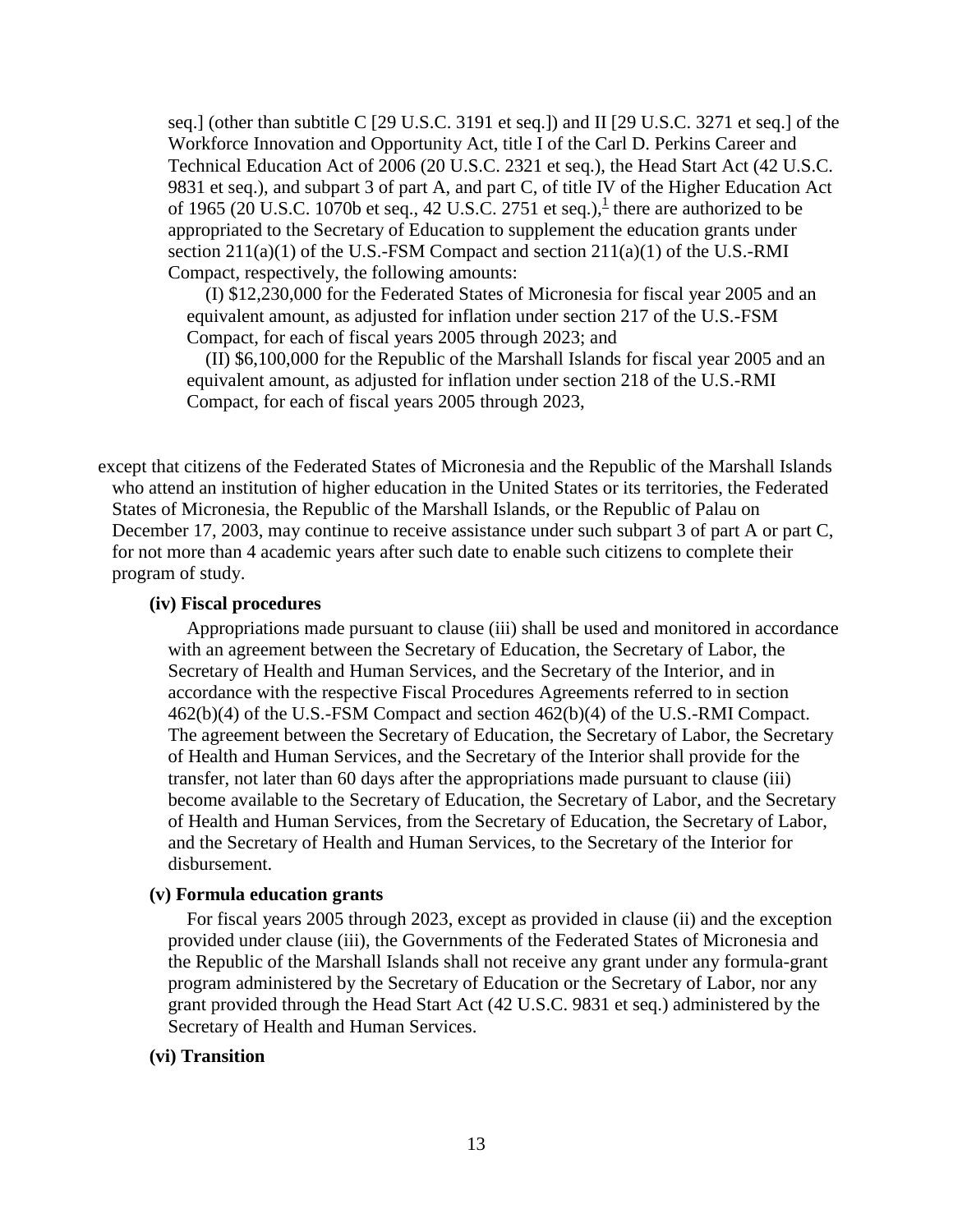For fiscal year 2004, the Governments of the Federated States of Micronesia and the Republic of the Marshall Islands shall continue to be eligible for appropriations and to receive grants under the provisions of law specified in clauses (ii) and (iii).

### **(vii) Technical assistance**

The Federated States of Micronesia and the Republic of the Marshall Islands may request technical assistance from the Secretary of Education, the Secretary of Health and Human Services, or the Secretary of Labor the terms of which, including reimbursement, shall be negotiated with the participation of the appropriate cabinet officer for inclusion in the Federal Programs and Services Agreement.

### **(viii) Continued eligibility for competitive grants**

The Governments of the Federated States of Micronesia and the Republic of the Marshall Islands shall continue to be eligible for competitive grants administered by the Secretary of Education, the Secretary of Health and Human Services, and the Secretary of Labor to the extent that such grants continue to be available to State and local governments in the United States.

#### **(ix) Applicability**

The government, institutions, and people of Palau shall remain eligible for appropriations and to receive grants under the provisions of law specified in clauses (ii) and (iii) until the end of fiscal year  $\left[2009\right]$   $\left[2024\right]$ , to the extent the government, institutions, and people of Palau were so eligible under such provisions in fiscal year 2003.

(C) The Legal Services Corporation, which shall also continue to be available to the citizens of the Federated States of Micronesia, the Republic of Palau, and the Republic of the Marshall Islands who legally reside in the United States (including territories and possessions).

(D) The Public Health Service.

(E) The Rural Housing Service (formerly, the Farmers Home Administration) in the Marshall Islands and each of the four States of the Federated States of Micronesia: *Provided*, That in lieu of continuation of the program in the Federated States of Micronesia, the President may agree to transfer to the Government of the Federated States of Micronesia without cost, the portfolio of the Rural Housing Service applicable to the Federated States of Micronesia and provide such technical assistance in management of the portfolio as may be requested by the Federated States of Micronesia.

### **Pub. L. 99–658, title II, §201, Nov. 14, 1986, [100 Stat. 3678, Compact of Free Association \(48](http://uscode.house.gov/statviewer.htm?volume=100&page=3678)  [USC 1931\).](http://uscode.house.gov/statviewer.htm?volume=100&page=3678)**

#### TITLE TWO

#### ECONOMIC RELATIONS

#### "ARTICLE I

#### GRANT ASSISTANCE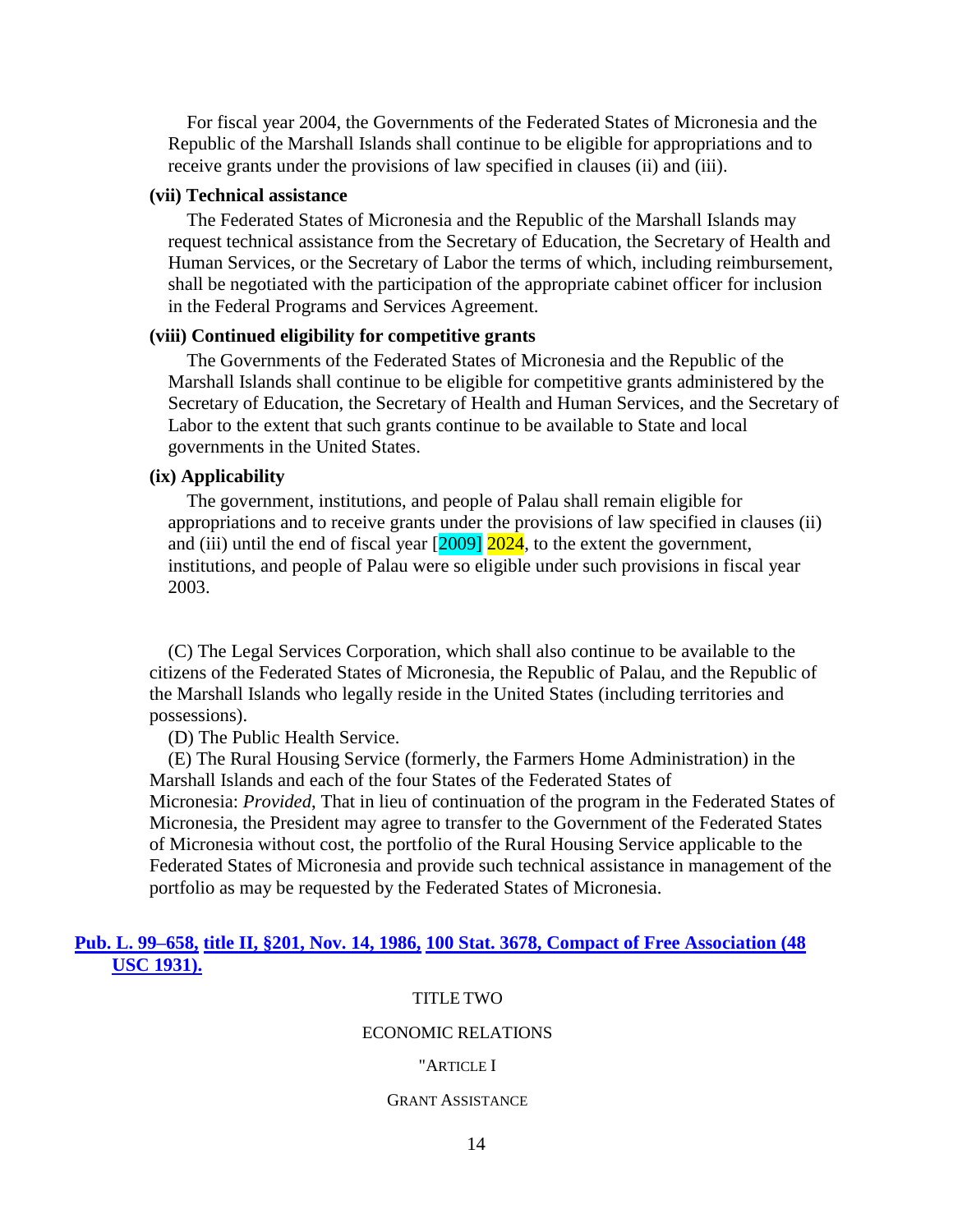#### SECTION 211

In order to assist the Government of Palau in its efforts to advance the well-being of the people of Palau and in recognition of the special relationship that exists between the United States and Palau, the Government of the United States shall provide to the Government of Palau on a grant basis the following amounts:

(a) \$12 million annually for ten years commencing on the effective date of this Compact, and \$11 million annually for five years commencing on the tenth anniversary of the effective date of this Compact, for current account operations and maintenance purposes, which amounts commencing on the fourth anniversary of the effective date of this Compact shall include a minimum annual distribution of \$5 million from the fund specified in Section 211(f).

(b) \$2 million annually for fourteen years commencing on the first anniversary of the effective date of this Compact as a contribution to efforts aimed at achieving increased self-sufficiency in energy production, of which annual amounts not less than \$500,000 shall be devoted to the energy needs of those parts of Palau not served by its central power-generating facility.

(c) \$150,000 annually for fifteen years commencing on the effective date of this Compact as a contribution to current account operations and maintenance of communications systems, and the sum of \$1.5 million, to be made available concurrently with the grant assistance provided during the first year after the effective date of this Compact, for the purpose of acquiring such communications hardware as may be located within Palau or for such other current or capital account activity as the Government of Palau may select.

(d) \$631,000 annually on a current account basis for fifteen years commencing on the effective date of this Compact for the purposes set forth below:

(1) for the surveillance and enforcement by Government of Palau of its maritime zone;

(2) for health and medical programs, including referrals to hospital and treatment centers; and

(3) for a scholarship fund to support the post-secondary education of citizens of Palau attending United States accredited, post-secondary institutions in Palau, the United States, its territories and possessions, and states in free association with the United States. The curricular criteria for the award of scholarships shall be designed to advance the purposes of the plan referred to in Section 231.

(e) The sum of \$666,800 as a contribution to the commencement of activities pursuant to Section  $211(d)(1)$ .

(f) The sum of \$66 million on the effective date of this Compact, and the sum of \$4 million concurrently with the grant assistance to be made available during the third year after the effective date of this Compact, to create a fund to be invested by the Government of Palau in issues of bonds, notes or other redeemable instruments of the Government of the United States or other qualified instruments which may be identified by mutual agreement of the Government of the United States and the Government of Palau. Investment of the fund in qualified instruments of United States nationality, and the distribution of sums derived from such investment to the Government of Palau, shall not be subject to any form of taxation by the United States or its political subdivisions. The Government of the United States and the Government of Palau shall set forth in a separate agreement, which shall come into effect simultaneously with this Compact, provisions for the investment, management and review of the fund so as to allow for an agreed minimum annual distribution from its accrued principal and interest commencing upon the effective date of this Compact for fifty years. The objective of this sum is to produce an average annual distribution of \$15 million commencing on the fifteenth anniversary of this Compact for thirty-five years. Any excess or variance from the agreed minimum annual distributions which may be produced from these sums shall accrue to or be absorbed by the Government of Palau